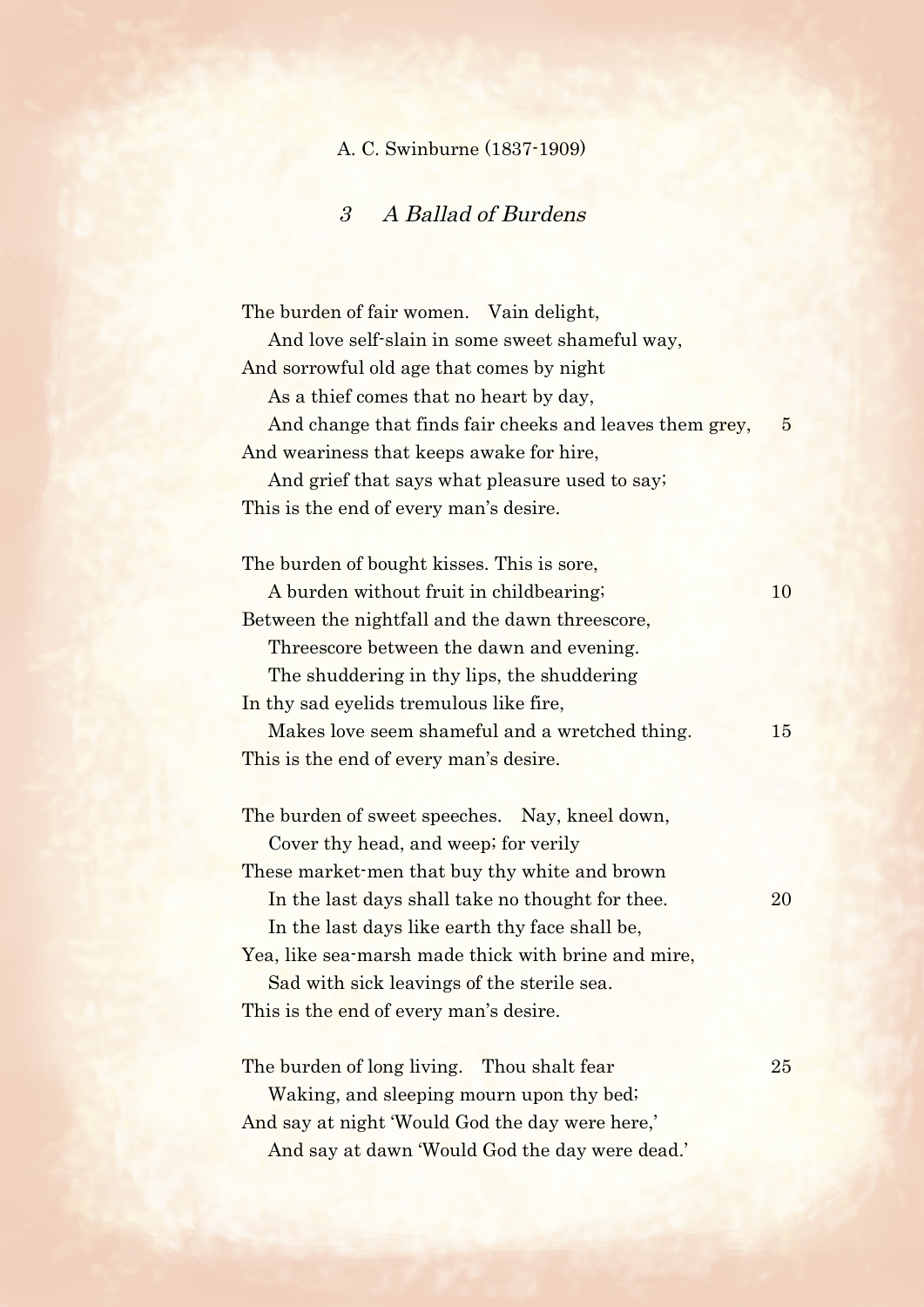| With weary days thou shalt be clothed and fed,<br>And wear remorse of heart for thine attire, | 30     |
|-----------------------------------------------------------------------------------------------|--------|
| Pain for thy girdle and sorrow upon thine head;                                               |        |
| This is the end of every man's desire.                                                        |        |
|                                                                                               |        |
| The burden of bright colours. Thou shalt see                                                  |        |
| Gold tarnished, and the grey above the green;                                                 |        |
| And as the thing thou seest thy face shall be,                                                | 35     |
| And no more as the thing beforetime seen.                                                     |        |
| And thou shalt say of mercy 'It hath been,'                                                   |        |
| And living, watch the old lips and loves expire,                                              |        |
| And talking, tears shall take thy breath between;                                             |        |
| This is the end of every man's desire.                                                        | 40     |
|                                                                                               |        |
| The burden of sad sayings. In that day                                                        |        |
| Thou shalt tell all thy days and hours, and tell                                              |        |
| Thy times and ways and words of love, and say                                                 |        |
| How one was dear and one desirable,                                                           |        |
| And sweet was life to hear and sweet to smell,                                                | 45     |
| But now with lights reverse the old hours retire                                              |        |
| And the last hour is shod with fire from hell;                                                |        |
| This is the end of every man's desire.                                                        |        |
|                                                                                               |        |
| The burden of four seasons. Rain in spring,                                                   |        |
| White rain and wind among the tender trees;                                                   | $50\,$ |
| A summer of green sorrows gathering,                                                          |        |
| Rank autumn in a mist of miseries,                                                            |        |
| With sad face set towards the year, that sees                                                 |        |
| The charred ash drop out of the dropping pyre,                                                |        |
| And winter wan with many maladies;                                                            | 55     |
| This is the end of every man's desire.                                                        |        |
|                                                                                               |        |
| The burden of dead faces.<br>Out of sight                                                     |        |
| And out of love, beyond the reach of hands,                                                   |        |
| Changed in the changing of the dark and light,                                                |        |
| They walk and weep about the barren lands                                                     | 60     |
| Where no seed is nor any garner stands,                                                       |        |
|                                                                                               |        |